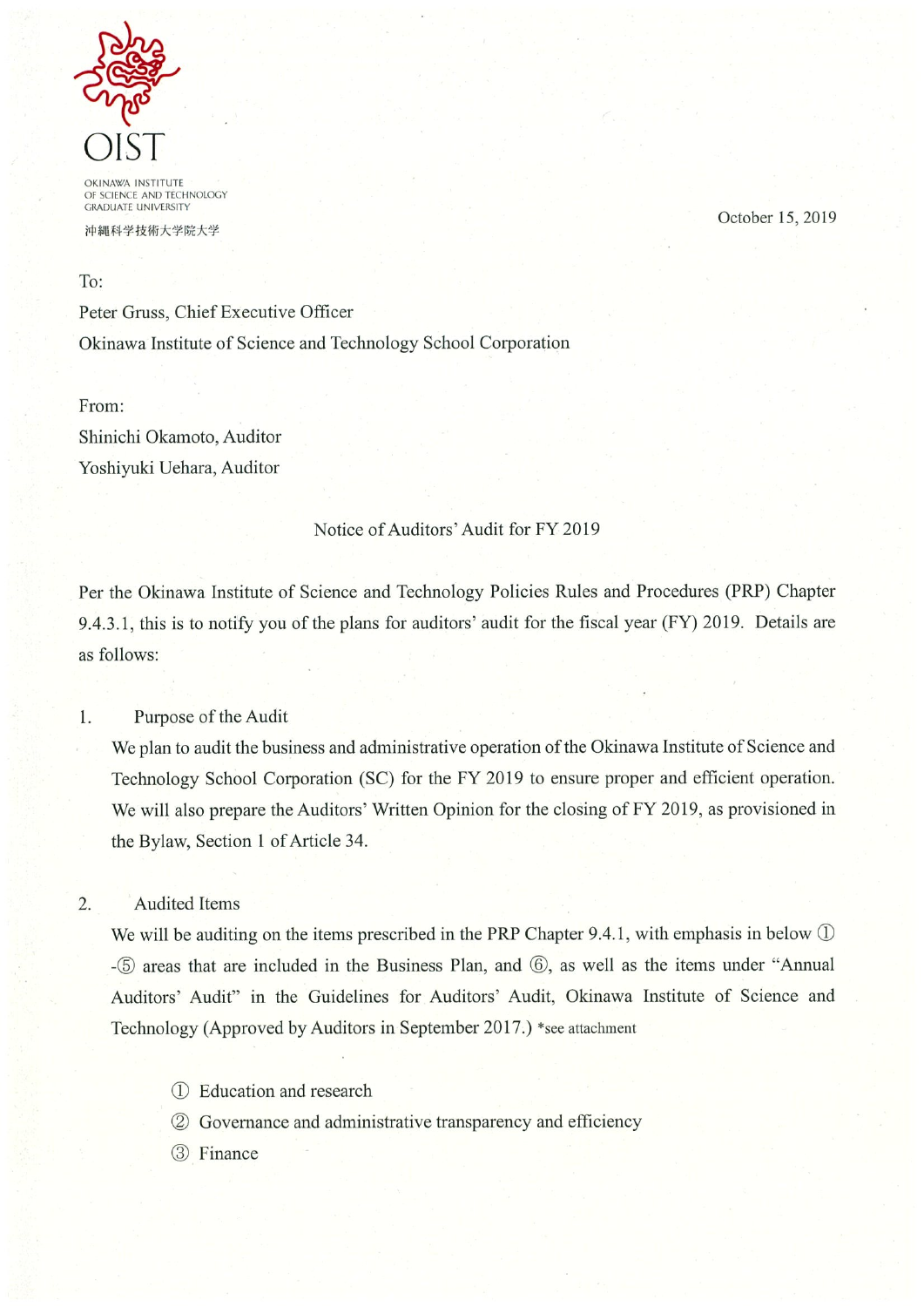- 4 Contribution to self-sustainable development of Okinawa
- 5 University campus and community development; safety and environment protection
- 6 Other items that are deemed necessary in achieving healthy and stable operation of the SC.
- Period Covered: FY 2019  $3.$

#### Methods of the Audit  $\overline{4}$ .

Document audit and field audit, as prescribed in the PRP Ch.9.4.2, will be conducted.

#### 5. Schedule of the Periodical Audit

The periodical audit will be conducted between November 2019 through April 2020. The auditors will receive reports on the progress and findings of the accounting audit conducted by an accounting firm and incorporate the result in the auditors' audit.

6. **Audit Report** 

> Auditors' written opinion and the Audit Report will be prepared and reported to the President and will also be submitted to the Board of Governors and Board of Councilors in May. Additional report will be provided to the President on an as-needed basis.

Shinichi Ramoto

Shinichi Okamoto, Auditor

Cloharaz

Yoshiyuki Uehara, Auditor

Date  $\frac{10}{5}/5$ <br>Date  $\frac{10}{5}/20$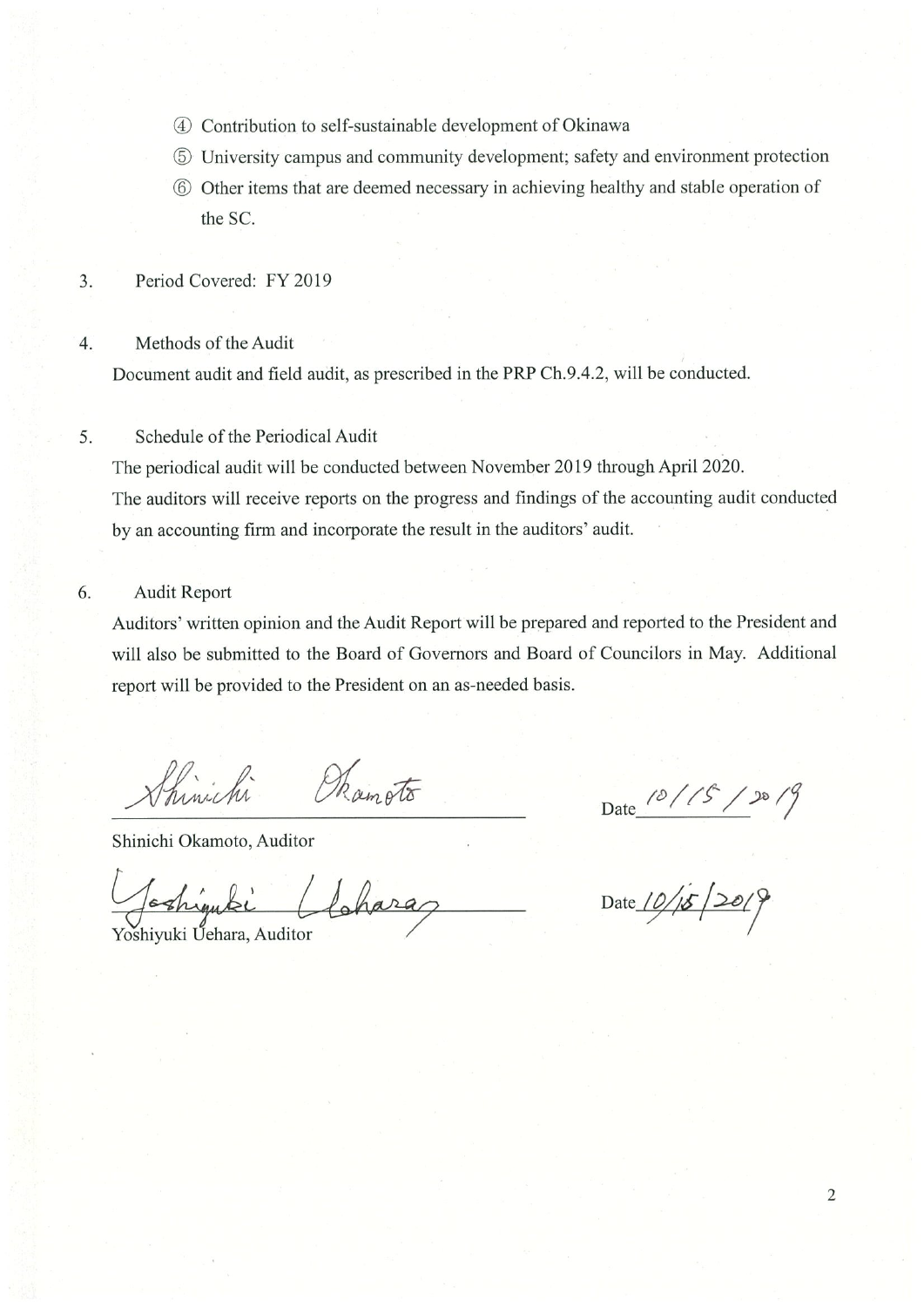## Guidelines for Auditors' Audit, Okinawa Institute of Science and Technology

OIST has been in operation for more than five years now, during which a series of internal and auditors' operational audits, and accounting audits by an audit firm, have been undertaken. The findings of these audits show that the basic administration of the University has become increasingly stable, as its fundamental functions have been put in place and are operating effectively.

As described in FY2016 Auditors' Audit Report, it is extremely important to apply the accumulated experiences to envision further expansion of the business and its operation, identify operational challenges while adjusting to the changes surrounding the University, and rigidly tackle each issue with a strong will and enthusiasm.

Under these circumstances, we set these guidelines based on the recognition that the Auditors' Audit should be conducted with a medium-term vision to further support the self-reliable growth and development of the University.

1. Risk Matrix

To conduct Auditors' Audit (hereafter, Audit), a risk matrix is established as in the attachment 1. It is to be adjusted as necessary, depending on the changes surrounding the University.

- 2. Establish Mid-Term Audit Plan
	- (1) To conduct effective Audit with a mid-term vision, and to encourage active implementation of improvement at each division prior to audit, Auditors establish a three-year Audit Plan (hereafter, "Mid-Term Plan") based on the risk matrix described above, and report to the Board of Governors.
	- (2) The duration of Mid-Term Plan is three years, which includes the following items:
		- (a) The basic principle and direction of the audit within the Mid-Term Plan
		- (b) The themes and objectives of each year in the Mid-Term Plan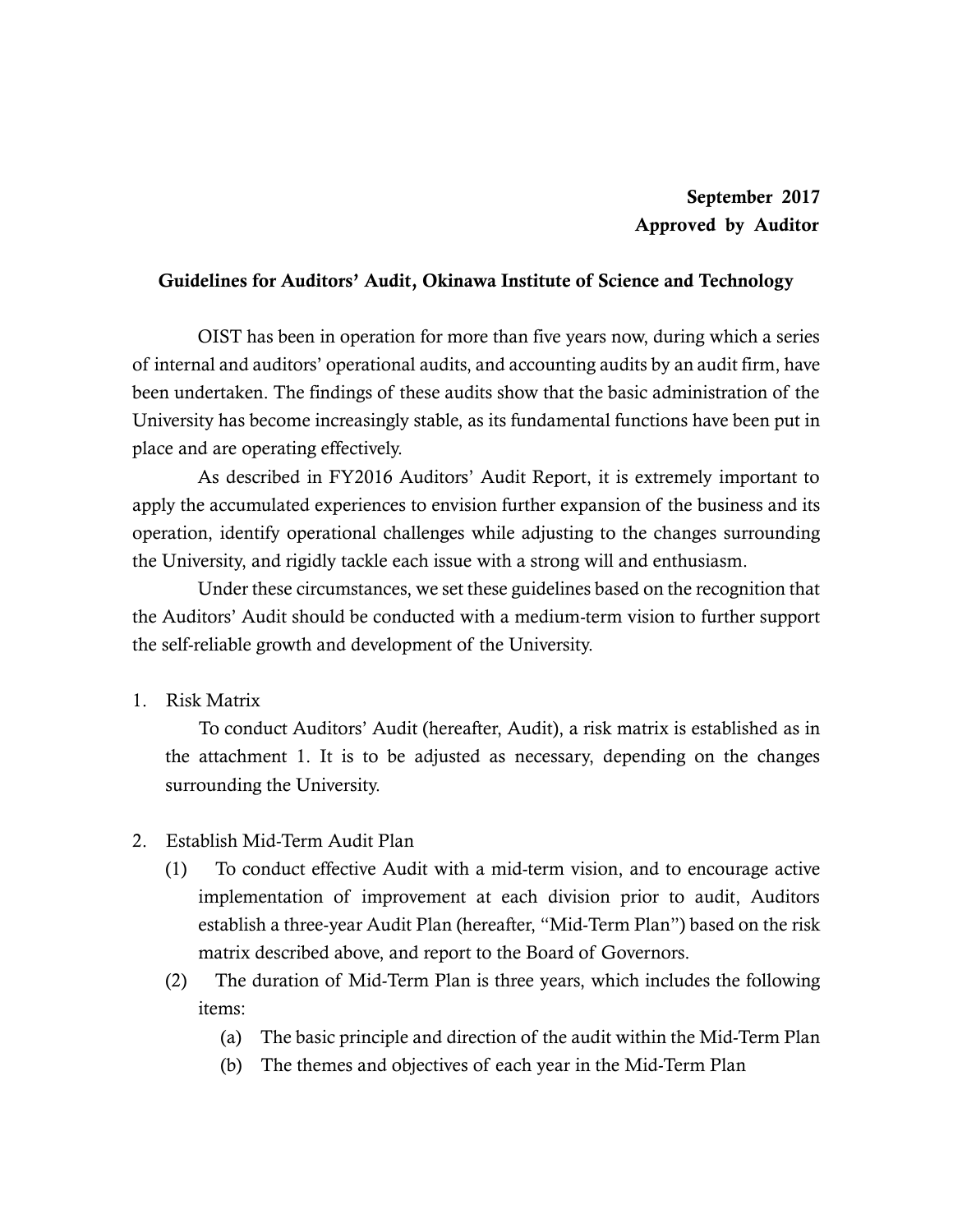- (c) Items regarding "3. Annual Auditors' Audit"
- (3) Auditors determine a yearly Audit plan based on the targeted Mid-Term Plan.
- (4) Each year the Mid-Term Plan utilizes a "rolling plan" method, based on the outcome of audits and changes surrounding the University. As a result, if a major change is necessary in the Mid-Term Plan, Auditors report to the Board of Governors regarding the changes.
- 3. Annual Auditors' Audit

To ensure a steady business operation, Auditors regularly conduct hearings each year, or until sufficient, regarding current status and challenges reported by each division head in charge of following items, and perform site surveys as necessary:

- (1) Management of Facility Maintenance Budget Execution (FM, BFM)
- (2) Personal Information Management (AC)
- (3) Compliance Education (AC)
- (4) BCP Training Including IS (BCP in charge, CIO)
- (5) Work Hour Management, Including Overtime (HRGE)
- (6) Follow-up of Items Mentioned in Auditors' Audit of Previous FY (related divisions)
- 4. Others

When guidance is received by outside parties regarding the management of the School Corporation that requires a follow-up, or any special issues that require additional improvement, Auditors should review the Annual Audit Plan and the Mid-Term Plan of the targeted term. Refer to 2. (4) for reporting to the Board of Governors.